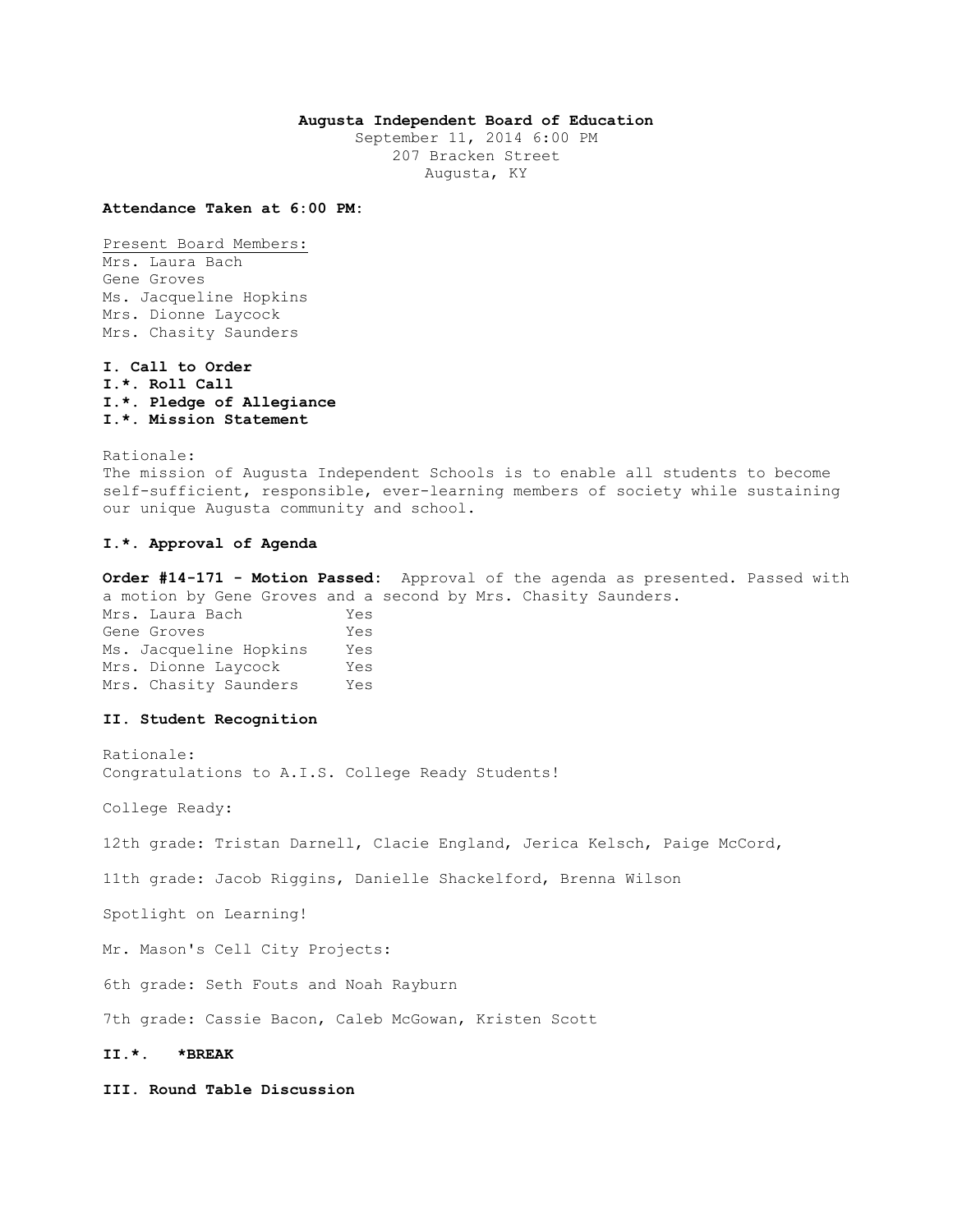#### **III.\*. Principal's Report/Student Achievement**

Rationale: Principal, Robin Kelsch shared with board members updates on the Professional Growth and Effectiveness System, Achievement Gap initiatives and School Safety measures for the new school year.

# **III.\*. Budget**

#### Rationale:

Finance Officer, Tim Litteral explained the 2014-2015 Working Budget Proposal to board members stating it is the final projection for the current fiscal year. The budget reflects revenue increases in General Property Tax of \$6,438 and SEEK funding of \$3,226 and an increase in motor vehicle collections. Other increases to revenue are \$10,000 budgeted for athletic trip reimbursements and an increase of \$5,356 in Capital Outlay Fund transfers. Overall, the budgeted revenue increase is \$23,000 or 1.1%.

The working budget includes the 1% mandated salary increases plus experience and step increases for both classified and certified personnel. In addition, extracurricular salaries have been frozen and salaries are budgeted at \$35,000 less than salaries paid the prior fiscal year. Employer matching costs are also budgeted \$18,000 less than FY 2013-2014 due to personnel reductions and a decrease in the county retirement match. Additionally, student accident insurance has been eliminated for a savings of \$8,000 and an additional allowance of \$6,500 was made for the purchase of a van to be used when transporting smaller numbers of students. Other operational costs such as utilities, maintenance, fuel, insurance, etc. are budgeted at the approximate levels of last year expenditures. Budgeted receipts exceed budgeted expenditures by \$77,468 with a projected ending fund balance of \$234,380, equivalent to 11.2% of the General Fund expenditures. Superintendent McCane noted the working budgets reflects the first time in over a decade the district's contingency fund will have surplus.

Mr. Litteral provided a monthly budget report indicating, after two months, receipts are down from last year by approximately \$15,000 due to utility taxes trailing behind last year by over \$14,000. Tuition payments currently exceed last year by \$1,200 and SEEK funds are comparable to last year at this time. Expenditures through August were approximately \$181,000, up about \$6,000 from last year. However, that includes the KISBIT assessment 25% down payment in August, which was over \$2,000. Receipts exceeded expenditures by approximately \$54,000 in the first period. With the carry-over, the school instructional allotment for the year began at \$32,100. \$4,600 has been expended thus far. Approximately half of that amount spent on general supplies and payments on the copy machine lease.

Maintenance costs through August stand at \$49,411. \$33,000 is comprised of insurance and basic utilities, with about \$11,000 going towards salaries and benefits. Through the end of August, transportation costs are at \$17,100. Approximately \$10,000 of that amount has gone towards salaries, so only about \$7,000 has been spent on other expenditures, such as repairs and parts. Food Services had receipts of \$7,200 in August, all from student/adult meal payments. That is up over \$2,000 from last August. Expenditures are currently at \$11,000, which is more than a \$1,000 decrease from last year. The district has not yet received reimbursement from the School Lunch Program, which accounts for \$15,000 in receipts last August.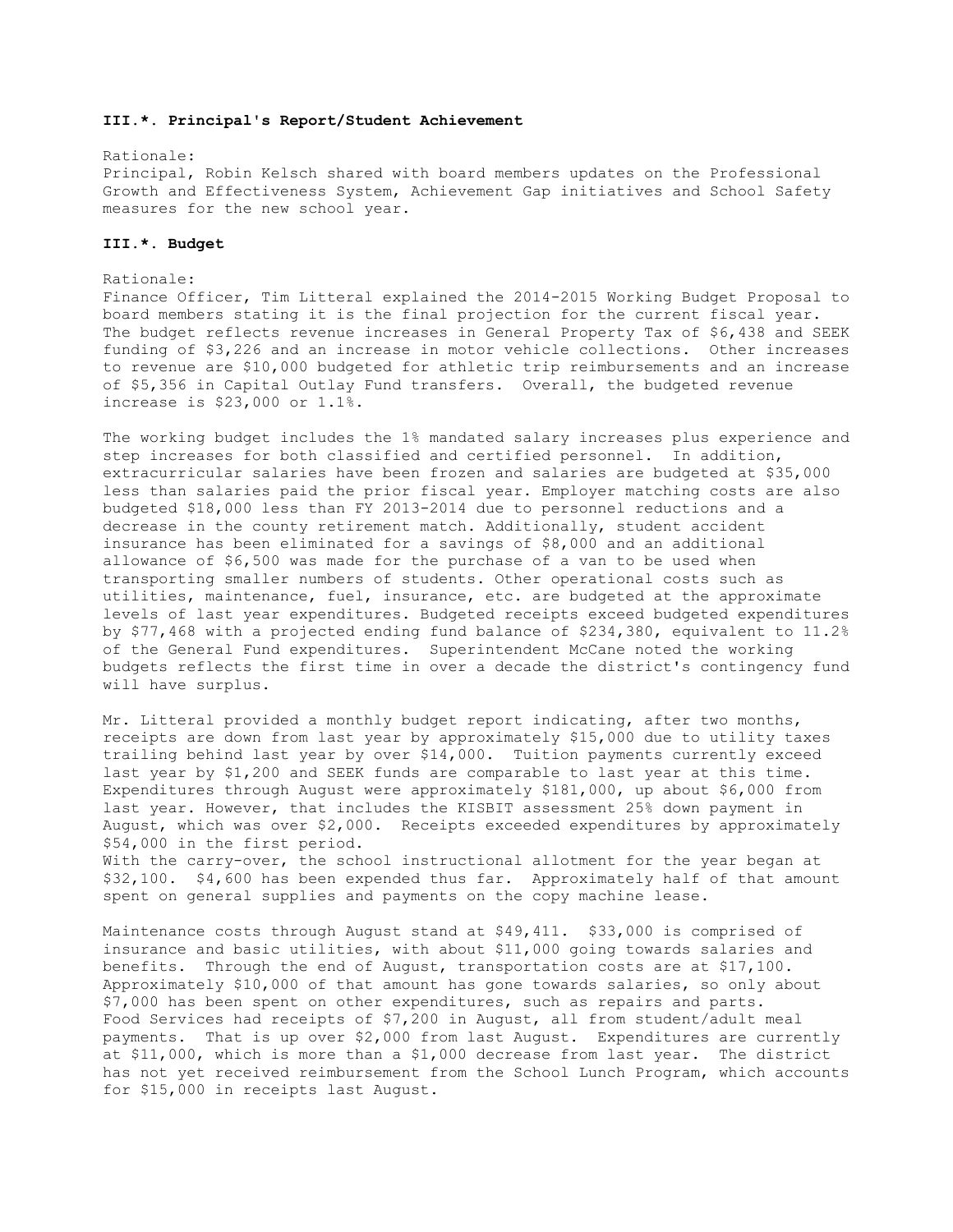Superintendent McCane reported an alternative educational setting was established for a student and recommended the board approve an alternative education stipend of \$400 to the certified teacher assigned the additional duties.

Mr. Litteral recommended the board approve a district athletic account for expenses not permitted from the student activity account. He stated district funds would not be used for the account and funds would be transferred from the school account.

**Order #14-172 - Motion Passed:** Approve the Working Budget for FY15. Approve Alternative Education Stipend \$400.Approve to Open a District Athletic Account. Passed with a motion by Ms. Jacqueline Hopkins and a second by Mrs. Dionne Laycock.

Mrs. Laura Bach Yes Gene Groves Yes Ms. Jacqueline Hopkins Yes Mrs. Dionne Laycock Yes Mrs. Chasity Saunders Yes

### **III.\*. Facilities Update**

Rationale: The Energy Management Report for July indicated a reduction in energy consumption by 28.8% as compared to our three year baseline average (FY2010- FY2012). This reduction of 17,617 kWh saved approximately \$1,586, so the district is off to a good start.

Monthly Maintenance:

 New washer and dryer installed in Family and Consumer Science Classroom Repaired Frosty Fruit Machine New window air conditioner for the 6th grade class room Preschool playground equipment installed Repaired fence around preschool playground Greg Taylor repaired toilet in the board office

# **III.\*. Board Member Fall KSBA Regional Training**

Rationale: Board members attended the Fall KSBA Regional Meeting at Morehead State University on Tuesday, September 9th, 2014. Board members earned training credit on the mandated topic of finance.

All remaining required training hours for board members will be completed in October and November.

**Order #14-173 - Motion Passed:** Approve Board Member KSBA Finance Training. Passed with a motion by Mrs. Chasity Saunders and a second by Gene Groves. Mrs. Laura Bach Yes Gene Groves Yes

| Ms. Jacqueline Hopkins | Yes |
|------------------------|-----|
| Mrs. Dionne Laycock    | Yes |
| Mrs. Chasity Saunders  | Yes |

**IV. Communications**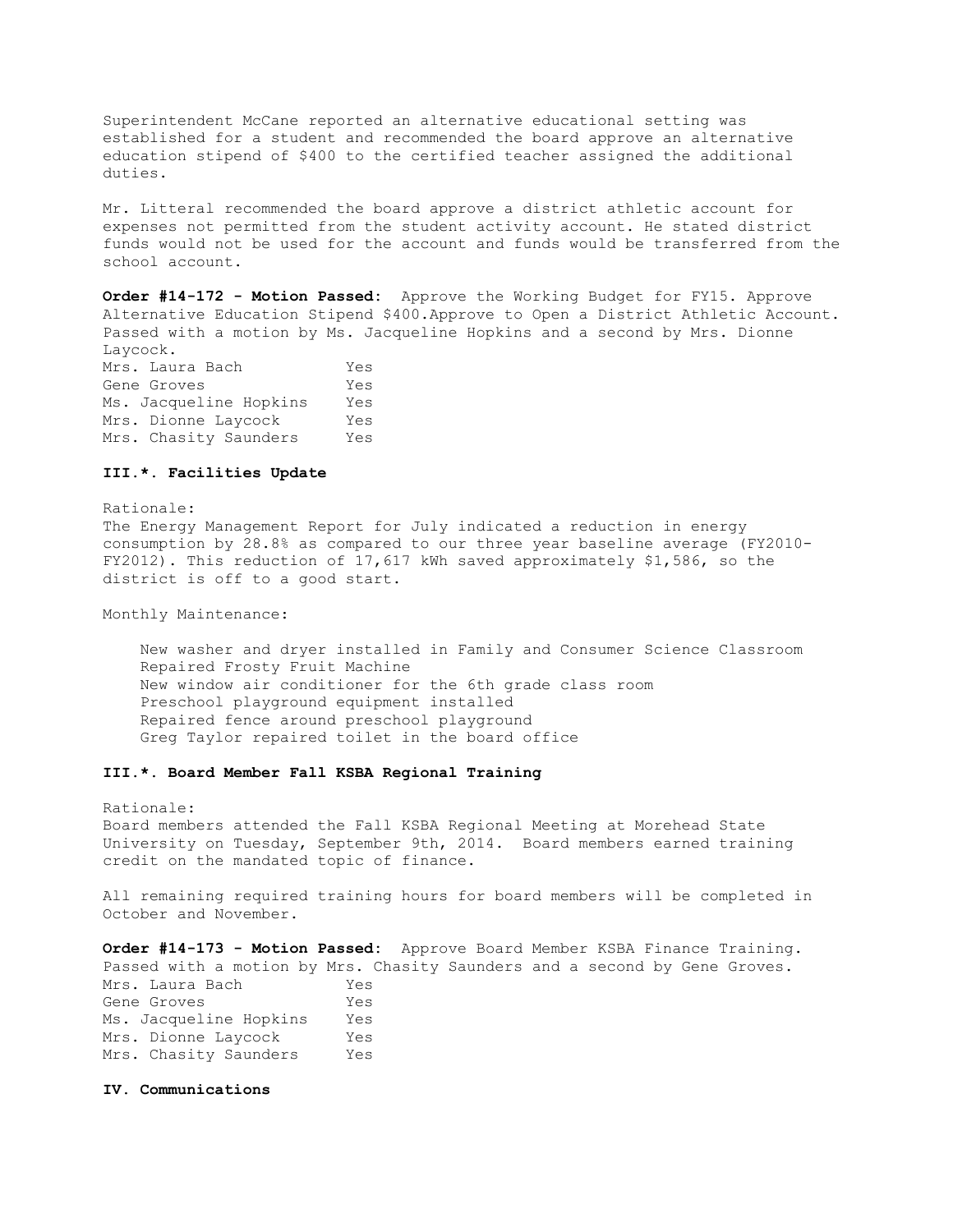#### **IV.\*. Superintendent's Report**

#### Rationale:

Superintendent McCane reported the Superintendents' Summit was held on September 11th, 2014 in Frankfort. Board members adopted the KSBA evaluation instrument for the 2014-2015 school year but must use the KDE instrument aligned to the Superintendent's Professional Growth and Effectiveness System beginning during the 2015-2016 school year.

Board members learned the district will not have food service fiscal penalties previously issued by the KDE's School and Community Nutrition branch related to the administrative review in February 2014. She stated the district is working closely with KDE to complete corrective actions and be in compliance on all regulations.

The superintendent's contract was reviewed by each board member, noting the only change was the mandated 1% and step salary increases which all employees received for the school year.

Enrollment: 275-K-12 and 286-P-12 and August Attendance: 97.94%

**Order #14-174 - Motion Passed:** Approve Superintendent's Contract 2014-2015. Passed with a motion by Ms. Jacqueline Hopkins and a second by Gene Groves. Mrs. Laura Bach Yes Gene Groves Tes Ms. Jacqueline Hopkins Yes Mrs. Dionne Laycock Yes Mrs. Chasity Saunders Yes

# **IV.\*. Citizens IV.\*. Board Members**

Rationale: Board member, Jacqueline Hopkins praised new finance officer, Tim Litteral for his exceptional work so far in the new position.

#### **V. Business and Consent**

**Order #14-175 - Motion Passed:** Approval of the Business and Consent items as presented passed with a motion by Mrs. Dionne Laycock and a second by Mrs. Chasity Saunders.

Mrs. Laura Bach Yes Gene Groves Yes Ms. Jacqueline Hopkins Yes Mrs. Dionne Laycock Yes Mrs. Chasity Saunders Yes

**V.\*. Approve Previous Meeting Minutes V.\*. Approve Fundraisers V.\*. Approve Use of District Property Request V.\*. Approve KDE Funding Assurances 2014-2015 V.\*. Approve Bills V.\*. Approve Treasurer's Report**